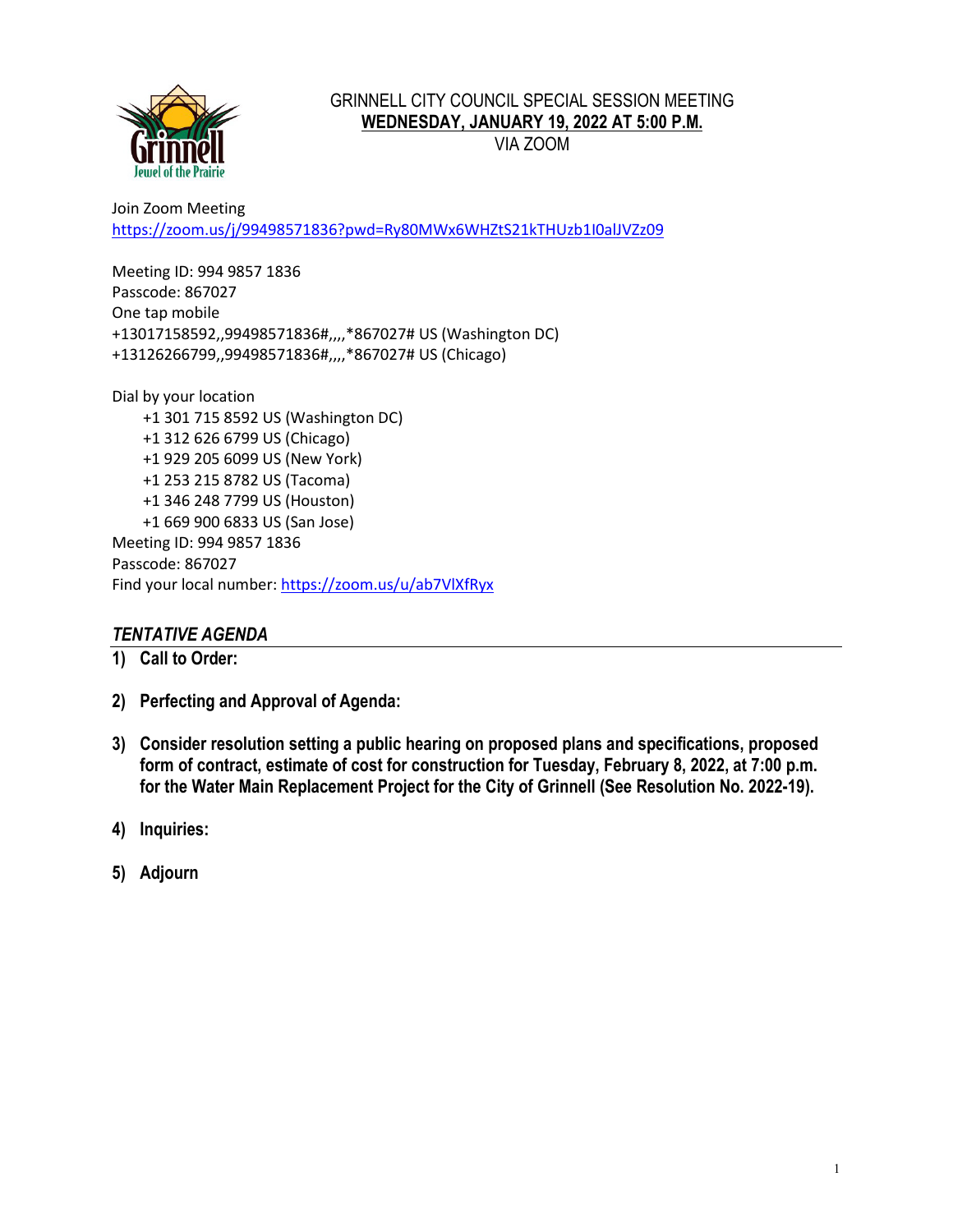### **RESOLUTION NO. 2022-19**

# **RESOLUTION SETTING PUBLIC HEARING ON PROPOSED PLANS, SPECIFICATIONS, FORM OF CONTRACT AND ESTIMATE OF COST FOR THE CONSTRUCTION OF THE WATER MAIN REPLACEMENT PROJECT, FOR THE CITY OF GRINNELL, IOWA.**

WHEREAS the proposed plans, specifications, form of contract and estimated costs will be placed on file in the office of the City Clerk for the construction of the Water Main Replacement Project for the city of Grinnell, Iowa, as is fully set forth in the plans and specifications, and

WHEREAS the cost of the said improvement is in excess of the amount required to hold a public bid and a public hearing on the plans, specifications, form of contract and the estimated cost of said improvement is required by law and that notice thereof shall be given as required by law, and

NOW, THEREFORE, BE IT RESOLVED BY THE COUNCIL OF THE CITY OF GRINNELL, IOWA:

Section 1. This Council does hereby order the construction of the Water Main Replacement Project for the city of Grinnell, Iowa, which public improvement is fully and particularly described in the plans and specifications, to be placed on file in the office of the City Clerk of Grinnell, Iowa.

Section 2. That the method of construction shall be by contract in accordance with the plans and specifications and general stipulations for said improvement approved by the City Council.

Section 3. The Contractor will be paid in monthly estimates for work completed as set out in the specifications. The project shall begin on or near the appropriate starting date as specified in the Project Manual and shall be completed by the completion date also indicated thereon.

Section 4. The City Clerk is hereby directed to publish notice of hearing on plans, specifications, and form of contract and estimated cost in the manner provided by law for the public improvement outlined herein and that any person interested therein may appear and make objections thereto. The Council will meet in the Council Chambers at City Hall at 520 4th Avenue Grinnell, Iowa, at 7:00 pm local time on the 8th day of February 2022, for the purpose of hearing all of said objections so made and for taking final action upon the plans, specifications, and form of contract now on file.

Passed this 19th day of January 2022.

CITY OF GRINNELL, IOWA

DAN F. AGNEW, MAYOR

ATTEST:

ANNMARIE WINGERTER, CITY CLERK/FINANCE DIRECTOR

\_\_\_\_\_\_\_\_\_\_\_\_\_\_\_\_\_\_\_\_\_\_\_\_\_\_\_\_\_\_\_\_\_\_\_\_\_\_\_